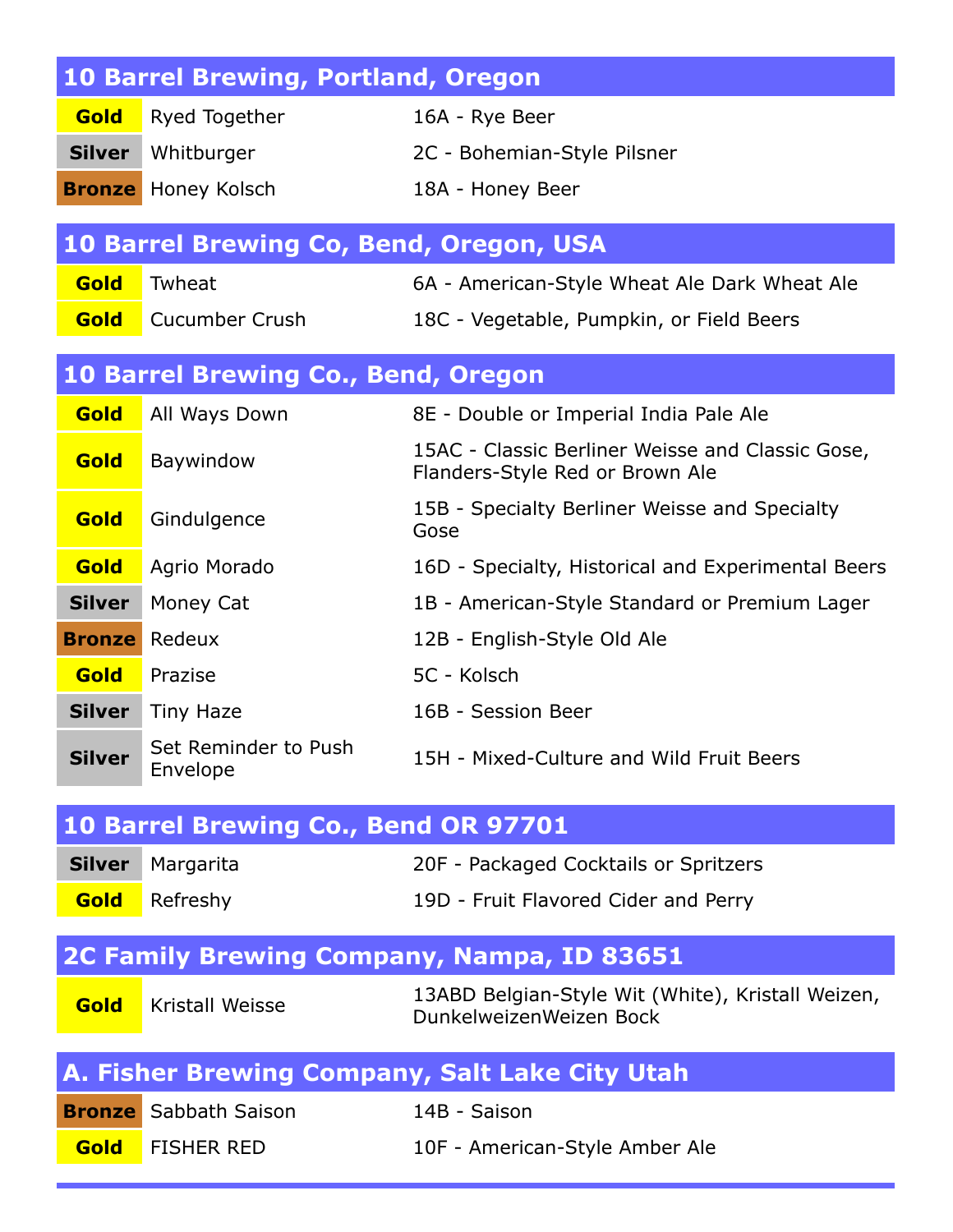|                      | Alaskan Brewing company, Juneau, Alaska           |                                                                              |
|----------------------|---------------------------------------------------|------------------------------------------------------------------------------|
|                      | <b>Bronze</b> Smoked Porter                       | 17B - Smoke-Flavored Beer                                                    |
| <b>States</b>        |                                                   | <b>Altitude Chophouse &amp; Brewery, Laramie, Wyoming, United</b>            |
|                      | <b>Silver</b> Ox Jumper                           | 14CH - Biere de Garde, Other Belgian-Style Ales                              |
| Gold                 | Oops I Did it Again                               | 14CH - Biere de Garde, Other Belgian-Style Ales                              |
|                      | <b>Ancestry Brewing, Tualatin, OR, USA</b>        |                                                                              |
| <b>Bronze</b> Tripel |                                                   | 14E - Tripel                                                                 |
|                      |                                                   | <b>Ascendant Beer Company, Portland, Oregon, USA</b>                         |
|                      | Silver   Van Run Red                              | 10B - Strong Bitter ESB (Extra Special)                                      |
| <b>Bronze</b>        | Seismic Upgrade Imperial<br><b>IPA</b>            | 8E - Double or Imperial India Pale Ale                                       |
|                      | <b>Baerlic Brewing Company, Portland, Oregon</b>  |                                                                              |
|                      | <b>Silver</b> Dad Beer                            | 5B - Golden or Blonde Ale                                                    |
|                      | <b>Barbarian Brewing, Garden City, ID</b>         |                                                                              |
| <b>Silver</b>        | The Dirk                                          | 12A - Scotch Ale (Wee Heavy)                                                 |
|                      | <b>Silver</b> Ragnarok                            | 15D - Lambic, Fruit Lambic and Gueuze Lambic                                 |
|                      | <b>Bronze</b> Raise Your Horns                    | 15D - Lambic, Fruit Lambic and Gueuze Lambic                                 |
|                      | <b>Barrel Mountain Brewing, Battle Ground, WA</b> |                                                                              |
|                      | <b>Bronze</b> Ash Cloud                           | 10F - American-Style Amber Ale                                               |
|                      | <b>Bayern Brewing, Missoula, Montana</b>          |                                                                              |
|                      | <b>Bronze</b> Dragons Breath                      | 13ABD Belgian-Style Wit (White), Kristall Weizen,<br>DunkelweizenWeizen Bock |
|                      | <b>Bend Brewing Co, Bend, Oregon, USA</b>         |                                                                              |
| Gold                 | Trade War                                         | 11J - Foreign-Style Stout                                                    |
|                      |                                                   | Berryessa Brewing Co, Winters, California, Yolo                              |
|                      |                                                   |                                                                              |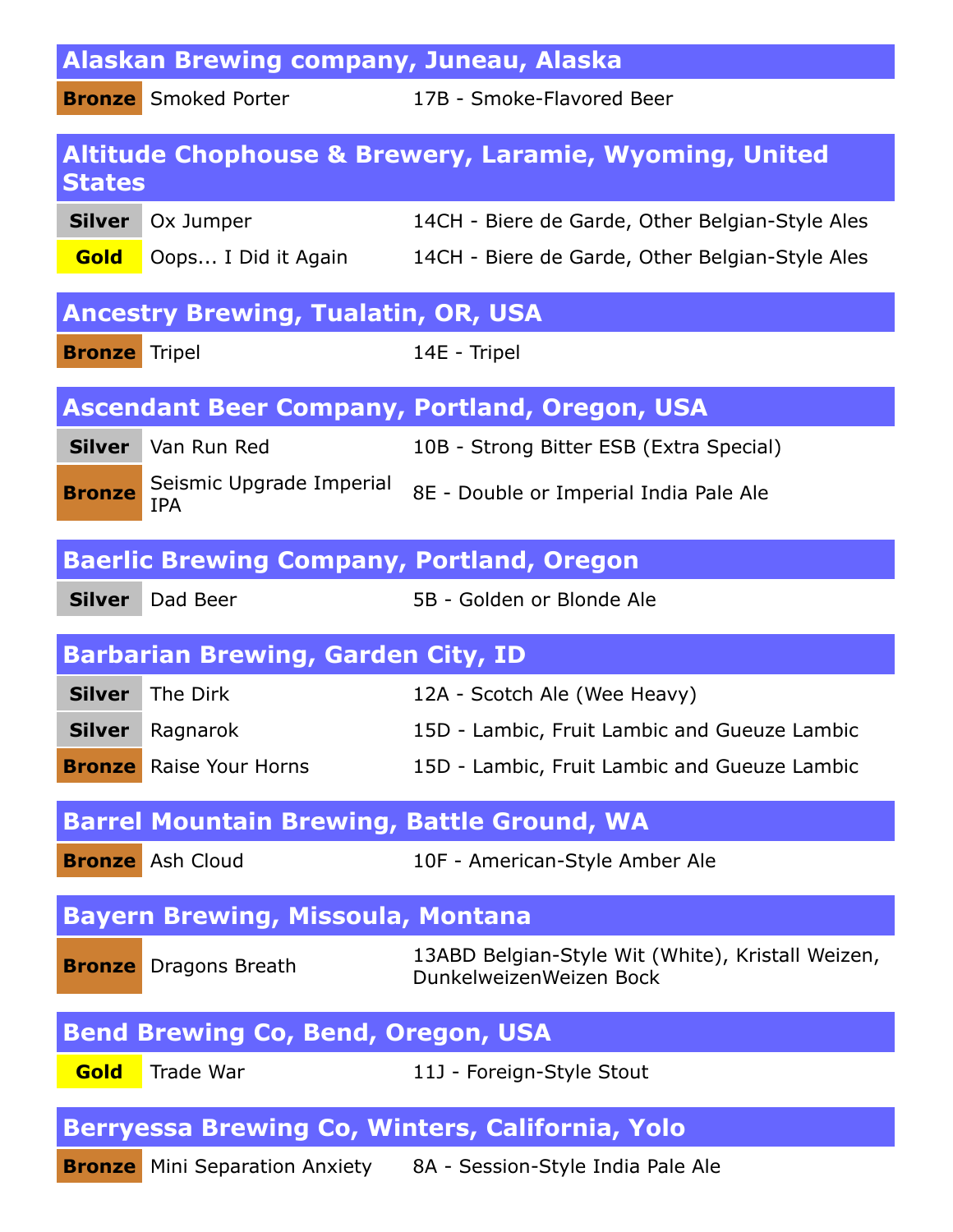|                      | <b>Bewilder Brewing Co, Salt Lake City, UT</b>          |                                                                              |
|----------------------|---------------------------------------------------------|------------------------------------------------------------------------------|
| <b>Bronze</b> Kolsch |                                                         | 5C - Kolsch                                                                  |
| <b>Bronze</b> ESB    |                                                         | 10A - Ordinary Bitter Best Bitter                                            |
| <b>Gold</b>          | Dos Hazie Boi                                           | 9C - Hazy or Juicy Imperial or Double India Pale<br>Ale                      |
| Gold                 | Wee Heavy                                               | 21A - Collaboration Beers                                                    |
|                      | <b>Big Grove Brewery, Iowa City</b>                     |                                                                              |
| <b>Silver</b>        | West Main Wheat                                         | 6A - American-Style Wheat Ale Dark Wheat Ale                                 |
|                      | <b>Big Sky Brewing Company, Missoula, MT</b>            |                                                                              |
| <b>Silver</b>        | Moose Drool Brown Ale                                   | 11B - English-Style Brown Ale                                                |
|                      |                                                         | <b>Birds Fly South Ale Project, Greenville, SC, United States</b>            |
| <b>Bronze</b>        | Captured by Frames                                      | 2D - DortmunderExport                                                        |
| Gold                 | <b>Rustic Sunday</b>                                    | 15G - Mixed-Culture and Wild Beers                                           |
|                      | <b>BJs Brewhouse- Temple, Temple, TX, USA</b>           |                                                                              |
|                      | <b>Bronze</b> BJs Barley Wine                           | 12D - English-Style Barley Wine                                              |
| <b>Silver</b>        | <b>BJs Nit Wit</b>                                      | 13ABD Belgian-Style Wit (White), Kristall Weizen,<br>DunkelweizenWeizen Bock |
|                      |                                                         | <b>BJs Restaurant &amp; Brewhouse- Boulder, Boulder, CO, USA</b>             |
|                      | <b>Bronze</b> Wee Heavy                                 | 12A - Scotch Ale (Wee Heavy)                                                 |
|                      | <b>Silver</b> Coffee Cardamom Porter 18E - Coffee Beers |                                                                              |
| <b>USA</b>           |                                                         | <b>BJs Restaurnt &amp; Brewhouse- West Covina, West Covina, CA,</b>          |
|                      | <b>Bronze</b> BJs Black Cherry Soda                     | 20D - Non-Alcoholic Soft Drinks (Sodas)                                      |
|                      | <b>Silver</b> BJs Root Beer                             | 20D - Non-Alcoholic Soft Drinks (Sodas)                                      |
|                      | <b>Black Raven Brewing, Woodinville, WA</b>             |                                                                              |
| <b>Silver</b>        | Grandfather Raven                                       | 11L - Imperial Stout                                                         |
|                      |                                                         | <b>Black Tooth Brewing Company, Sheridan, WY, Sheridan</b>                   |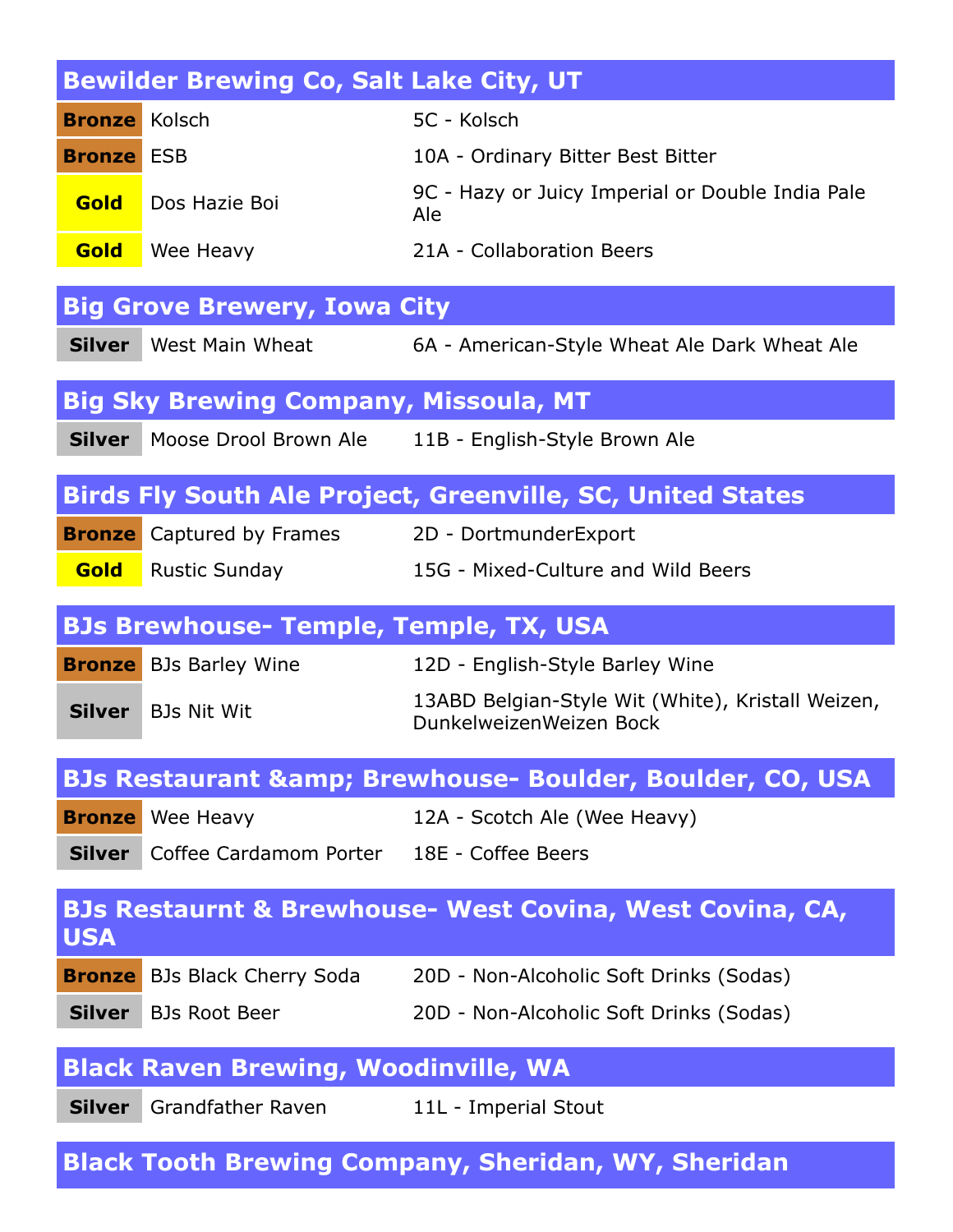| <b>County</b>     |                                              |                                                          |
|-------------------|----------------------------------------------|----------------------------------------------------------|
| <b>Silver</b>     | 1314                                         | 17D - Barrel-Aged Strong Beer                            |
| <b>Silver</b>     | Saddle Bronc                                 | 11A - English-Style Mild Ale                             |
|                   |                                              | <b>Blacksmith Brewing Company, Stevensville, MT, USA</b> |
| <b>Silver</b>     | Pulaski Porter                               | 11D - Brown Porter                                       |
|                   | <b>Bronze</b> Ravalli Red                    | 10D - Irish-Style Red Ale                                |
|                   | <b>Bronze</b> Hop Water                      | 20H - Hop Water                                          |
|                   |                                              |                                                          |
|                   | <b>Bohemian Brewery, Midvale, Utah, USA</b>  |                                                          |
| Gold              | Viennese                                     | 3B - Vienna-Style Lager                                  |
| <b>Gold</b>       | Cherny Bock                                  | 3F - Other Dark Lagers                                   |
| <b>Bronze</b> GPA |                                              | 7B - English-Style Pale Ale                              |
|                   | <b>Boise Brewing, Boise, Idaho, USA</b>      |                                                          |
| <b>Bronze</b>     | <b>Boise Light</b>                           | 5A - Cream Ale                                           |
|                   | <b>Bronze</b> Dark Daisy                     | 11H - Sweet Stout                                        |
|                   |                                              |                                                          |
|                   | <b>Bombastic Brewing, Hayden, Idaho, USA</b> |                                                          |
| Gold              | Bombastic Brewing 5th<br>Anniversary         | 17E - Barrel-Aged Strong Stout                           |
| <b>Silver</b>     | <b>Bombastic Brewing</b><br>Stubbornness     | 12D - English-Style Barley Wine                          |
| <b>Bronze</b>     | <b>Bombastic Brewing</b><br>Murder           | 18G - Chili Beer                                         |
|                   |                                              |                                                          |
|                   | <b>Boneyard Beer, Bend, OR USA</b>           |                                                          |
| <b>Bronze</b>     | Boneyard x Barley Brown<br>Collab            | 21A - Collaboration Beers                                |
|                   | <b>Boston Beer, Boston, ID</b>               |                                                          |
| <b>Silver</b>     | <b>Bevy Citrus</b>                           | 20E - Hard Soft Drinks (Sodas)                           |
|                   |                                              |                                                          |
|                   |                                              | <b>Bow and Arrow Brewing Co., Albuquerque, NM</b>        |
|                   | <b>Bronze</b> Foederland                     | 15E - Traditional Beers with Brettanomyces               |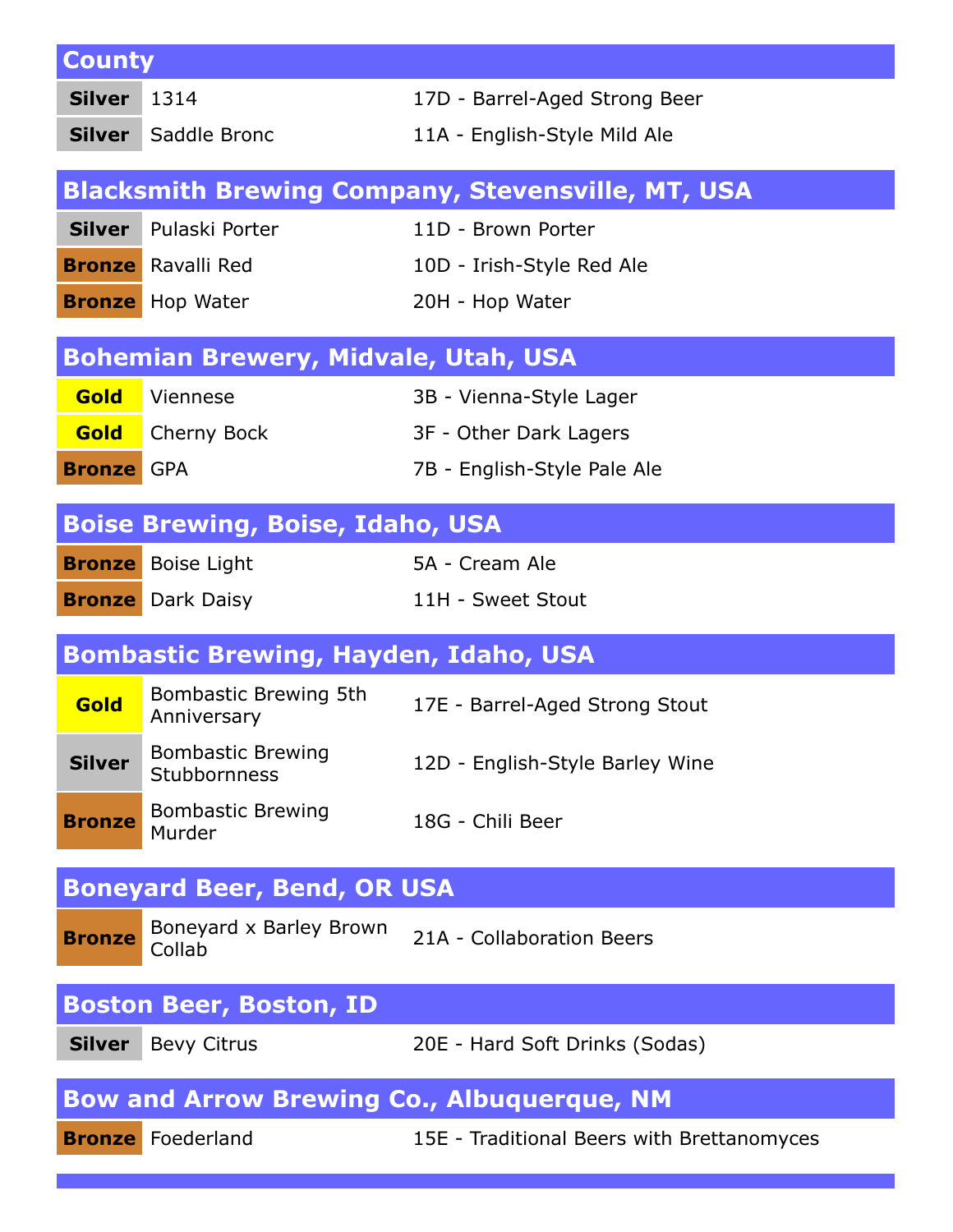|               |                                                   | <b>Boxing Bear Brewing Co., Albuquerque, NM 87113</b>       |
|---------------|---------------------------------------------------|-------------------------------------------------------------|
| <b>Bronze</b> | Moving On Up Lager                                | 1B - American-Style Standard or Premium Lager               |
| <b>Silver</b> | Chocolate Milk Stout                              | 11H - Sweet Stout                                           |
|               |                                                   |                                                             |
|               | <b>Bozeman Brewing Co., Bozeman, MT, USA</b>      |                                                             |
| Gold          | <b>Vieux Bois Lambic</b><br>Inspired Wild Ale     | 15D - Lambic, Fruit Lambic and Gueuze Lambic                |
|               | <b>Bronze</b> Taurus Imperial Stout               | 11L - Imperial Stout                                        |
| Gold          | <b>Metamorphic Flanders</b><br>Style Red Ale      | 15H - Mixed-Culture and Wild Fruit Beers                    |
|               |                                                   | <b>Breakside Brewery &amp; Taproom, Milwaukie, OR</b>       |
|               | <b>Bronze</b> Breakside Pilsner                   | 2B - German-Style Pilsner                                   |
| <b>Bronze</b> | <b>Breakside Passionfruit</b><br>Sour             | 15B - Specialty Berliner Weisse and Specialty<br>Gose       |
| <b>Bronze</b> | <b>Breakside Unbearable</b><br>Lightness          | 16B - Session Beer                                          |
| <b>Bronze</b> | Let Your Indulgence Set<br>Me Free                | 17E - Barrel-Aged Strong Stout                              |
| <b>Silver</b> | Breakside Black & Tan                             | 17C - Barrel-Aged Beer                                      |
| <b>Silver</b> | <b>Breakside Low Places</b>                       | 3A - American-Style Amber Lager                             |
| Gold          | <b>Breakside Willy Buckets</b>                    | 10E - Altbier                                               |
|               | <b>Bronze</b> Breakside Vienna Lager              | 3B - Vienna-Style Lager                                     |
| <b>Silver</b> | Breakside Wentworth by<br>the Sea                 | 5D - English-Style Summer Ale                               |
|               |                                                   | <b>Brothers Cascadia Brewing, Vancouver, WA 98665</b>       |
| <b>Silver</b> | Our of the Weeds                                  | 7C - American-Style Strong Pale Ale                         |
|               | <b>By All Means Brewery, Billings Montana USA</b> |                                                             |
| <b>Silver</b> | <b>IPA 006</b>                                    | 9C - Hazy or Juicy Imperial or Double India Pale<br>Ale     |
|               |                                                   | <b>Calapooia Brewing Co., Albany, Oregon, United States</b> |
| <b>Silver</b> | Chiporter                                         | 18G - Chili Beer                                            |
|               |                                                   |                                                             |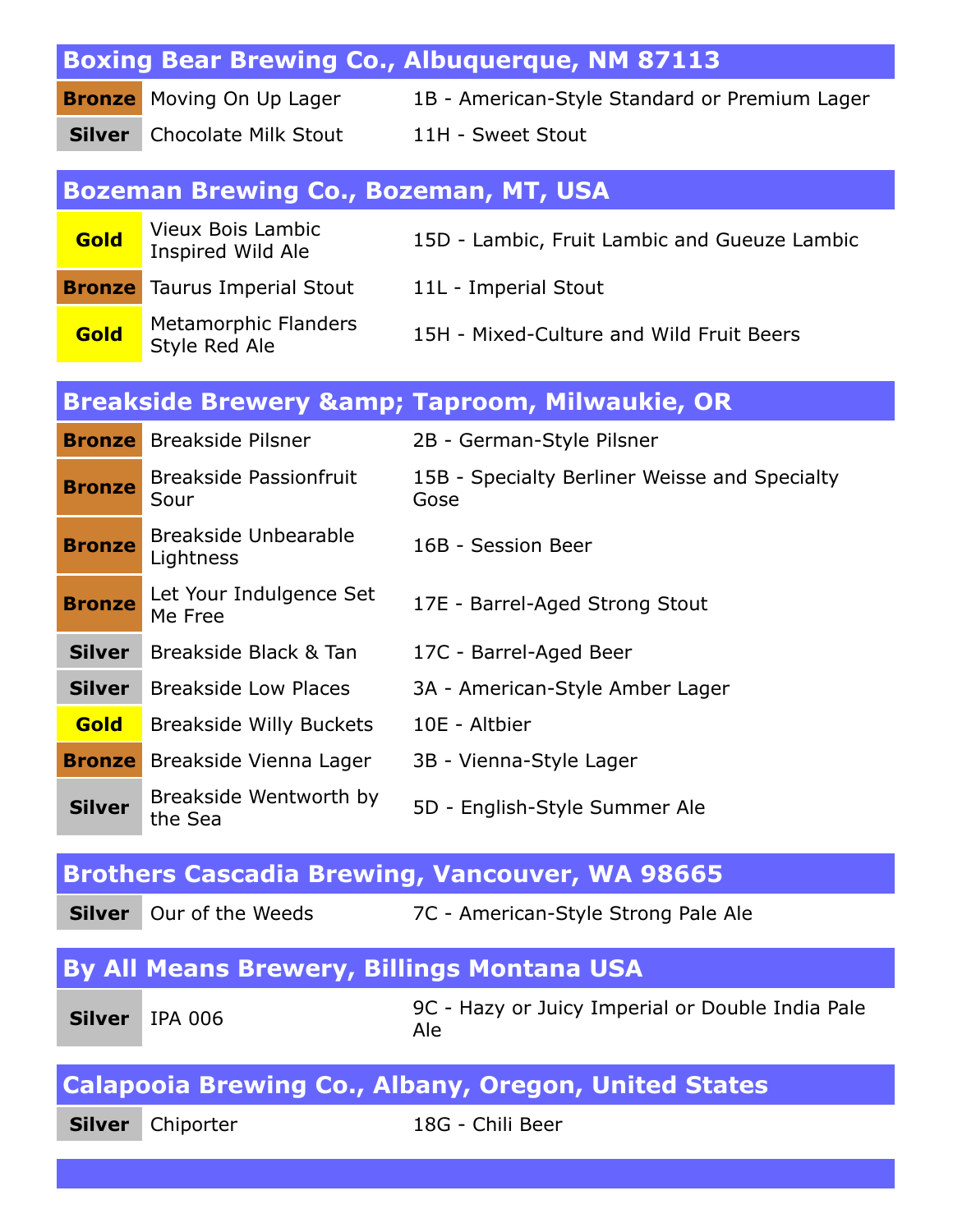|               |                                                   | <b>Chilly Water Brewing Company, Indianapolis, Indiana, USA</b> |
|---------------|---------------------------------------------------|-----------------------------------------------------------------|
|               | <b>Bronze</b> Dark Side of the Munich             | 3D - Munich-Style Dark                                          |
|               | <b>Bronze</b> Chilly Water Lager                  | 10E - Altbier                                                   |
|               | <b>Cider Corps, Gilbert, AZ</b>                   |                                                                 |
|               | <b>Bronze</b> Mango Foxtrot                       | 19E - Specialty (Flavored) Cider and Perry                      |
|               |                                                   |                                                                 |
|               |                                                   | <b>Clocktown Brewing Company, Thomaston, CT, USA</b>            |
| <b>Silver</b> | <b>Time Flies</b>                                 | 4B - Doppelbock Eisbock                                         |
|               | <b>Comrade Brewing Co., Denver, Colorado, USA</b> |                                                                 |
| <b>Silver</b> | Lost Shaker                                       | 1C - Latin American or Tropical-Style Lager or Ale              |
| Gold          | Smoke Shack                                       | 17A - German-Style Rauchbier                                    |
|               |                                                   |                                                                 |
|               | <b>Cranky Sam Brewing, Missoula, MT USA</b>       |                                                                 |
|               | <b>Bronze</b> Instigator Doppelbock               | 4B - Doppelbock Eisbock                                         |
| Gold          | Inisfail                                          | 11G - Dry Stout                                                 |
|               | <b>Deschutes Brewery, Bend, OR USA</b>            |                                                                 |
| Gold          | Wayfarer Cider                                    | 19BC - Traditional CiderCidre, Farmhouse Style<br>Cider         |
|               | <b>Gold</b> Dee Wright                            | 16C - Strong Beers                                              |
| <b>Silver</b> | The Ages                                          | 15G - Mixed-Culture and Wild Beers                              |
| <b>Silver</b> | Freak the Funk                                    | 15E - Traditional Beers with Brettanomyces                      |
|               |                                                   | <b>Diamond X brewing company, billings MT, 59106</b>            |
|               | <b>Bronze</b> caber tosser                        | 10C - Scottish-Style Ale Scottish-Style Export                  |
| <b>Silver</b> | BEE-town                                          | 18A - Honey Beer                                                |
|               |                                                   |                                                                 |
|               |                                                   | <b>Draught Works Brewery, Missoula, MT, USA</b>                 |
|               |                                                   |                                                                 |
| Gold          | My Ruca                                           | 7A - American-Style Pale Ale                                    |
| <b>Gold</b>   | Citrus Cowboy                                     | 20A - Low CarbLow Calorie Hard Seltzers                         |
|               | <b>Ecliptic Brewing, Portland, OR, USA</b>        |                                                                 |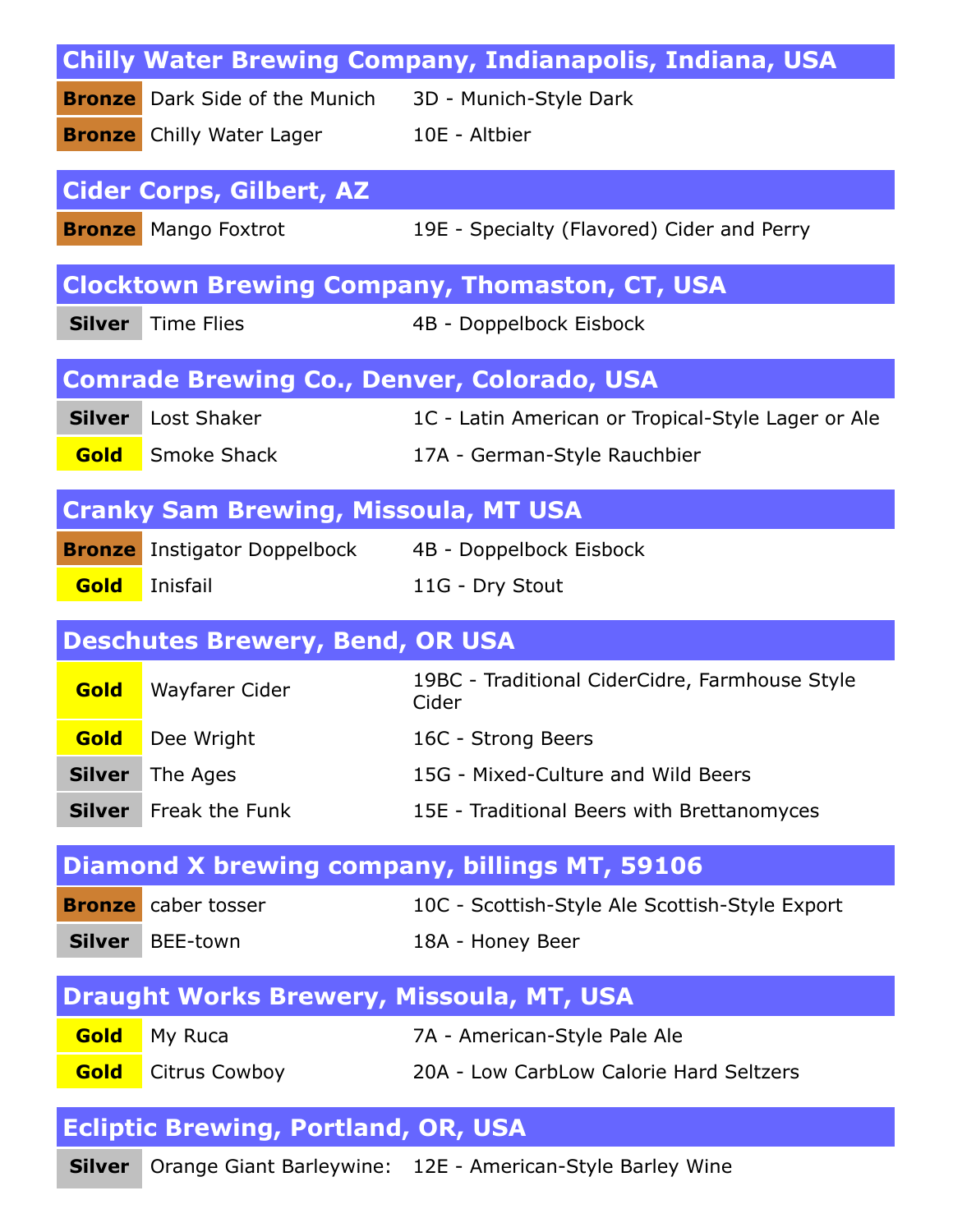|               | Triple Dry Hop                                  |                                                                |
|---------------|-------------------------------------------------|----------------------------------------------------------------|
|               | <b>Edge Brewing Co., Boise ID</b>               |                                                                |
| <b>Silver</b> | Shots on Goal                                   | 17B - Smoke-Flavored Beer                                      |
|               | <b>Elysian Brewing, Seattle, WA. USA</b>        |                                                                |
| Gold          | Perseus Porter                                  | 11E - Robust Porter                                            |
|               | <b>Bronze</b> Velvet Lapels                     | 11F - Cascadian Style Dark Ale American Black<br>Ale           |
| <b>Gold</b>   | Dragonstooth Stout                              | 11K - American-Style Stout                                     |
| <b>Gold</b>   | Where Theres Smoke                              | 17B - Smoke-Flavored Beer                                      |
|               | <b>Falling Sky Brewing, Eugene, OR USA</b>      |                                                                |
|               | <b>Bronze</b> Upside Brown                      | 11C - American-Style Brown Ale                                 |
| <b>Gold</b>   | Bare Hands NW Bitter                            | 7B - English-Style Pale Ale                                    |
|               | <b>Bronze</b> Drought Stout                     | 11G - Dry Stout                                                |
|               | <b>Flix Brewhouse, El Paso, TX</b>              |                                                                |
| <b>Gold</b>   | Loco Lager                                      | 1C - Latin American or Tropical-Style Lager or Ale             |
|               | <b>Flix Brewhouse - Carmel, Carmel, Indiana</b> |                                                                |
| Gold          | The Dunkel Knight                               | 3D - Munich-Style Dark                                         |
| <b>Silver</b> | Inside the Moon                                 | 11J - Foreign-Style Stout                                      |
|               | <b>United States</b>                            | Flix Brewhouse Oklahoma City, Oklahoma City, Oklahoma,         |
|               | <b>Silver</b> Scottie Doesnt Know               | 10C - Scottish-Style Ale Scottish-Style Export                 |
| <b>Gold</b>   | Pink Panther                                    | 18B - Fruit Beers                                              |
|               | <b>Formula Brewing, Issaquah</b>                |                                                                |
| <b>Silver</b> | <b>Remember That</b>                            | 11E - Robust Porter                                            |
|               | <b>Fortside Brewing Company, Vancouver, WA</b>  |                                                                |
| <b>Silver</b> | Orange Whip                                     | 9A - Hazy Pale Ale                                             |
|               |                                                 | <b>Full Fledged Brewing Company, Council Bluffs, Iowa, USA</b> |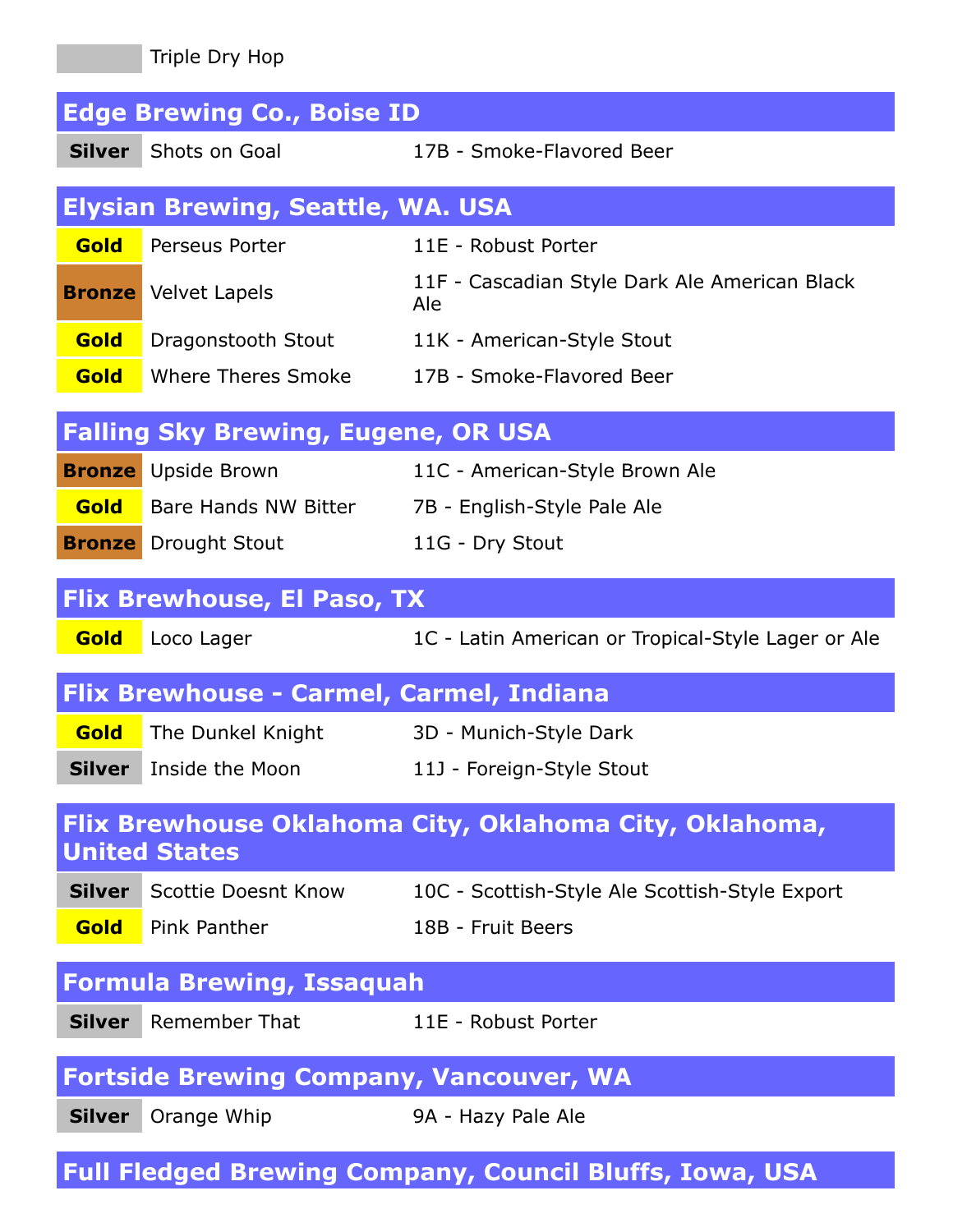|               | <b>Bronze</b> Full Fledged Hefeweizen               | 13C - Bavarian-Style Wheat Beer                    |
|---------------|-----------------------------------------------------|----------------------------------------------------|
|               | <b>Grains Of Wrath, Camas, WA USA</b>               |                                                    |
| <b>Bronze</b> | Cantina Especial Mexican<br>Lager                   | 1C - Latin American or Tropical-Style Lager or Ale |
| <b>Silver</b> | <b>Splatter Haus</b><br>Schwarzbier                 | 3E - Schwarzbier (Black Beer)                      |
|               | <b>Silver</b> Sickle & Scythe                       | 13C - Bavarian-Style Wheat Beer                    |
|               | <b>Grid City Beer Works, Salt Lake City, Utah</b>   |                                                    |
| Gold          | brown ale                                           | 11B - English-Style Brown Ale                      |
| <b>Silver</b> | Imperial Brown ale                                  | 16C - Strong Beers                                 |
|               | <b>Haywire Brewing Co., snohomish washington</b>    |                                                    |
| <b>Gold</b>   | Cheeky Bloke                                        | 10A - Ordinary Bitter Best Bitter                  |
|               | <b>Bronze</b> Ryed into the Dark                    | 16A - Rye Beer                                     |
| <b>Silver</b> | Haywire Light                                       | 1A - American-Style Light (Low-Calorie) Lager      |
|               | <b>Highpoint Cider, Victor, ID, USA</b>             |                                                    |
| <b>Silver</b> | Tram-Line                                           | 19E - Specialty (Flavored) Cider and Perry         |
| <b>Gold</b>   | Spur                                                | 19E - Specialty (Flavored) Cider and Perry         |
|               | <b>Hopworks Urban Brewery, Portland, OR USA</b>     |                                                    |
| <b>Gold</b>   | Organic Velvet ESB                                  | 10B - Strong Bitter ESB (Extra Special)            |
|               | <b>Idaho Brewing Company, Idaho Falls, Idaho</b>    |                                                    |
| <b>Silver</b> |                                                     | Idaho Oktoberfest 3C - Marzen-Oktoberfest Lager    |
|               | <b>Ike &amp; Oak Brewing Co, Woodridge, IL, USA</b> |                                                    |
|               | <b>Bronze</b> Garden of the Gods                    | 14CH - Biere de Garde, Other Belgian-Style Ales    |
|               | <b>Ike &amp; Oak Brewing Co, Woodridge, IL, USA</b> |                                                    |
| Gold          | Mt. Fansipan                                        | 8DF - Belgian-Style Alternative India Pale Ale     |
|               | <b>Ike &amp; Oak Brewing Co, Woodridge, IL, USA</b> |                                                    |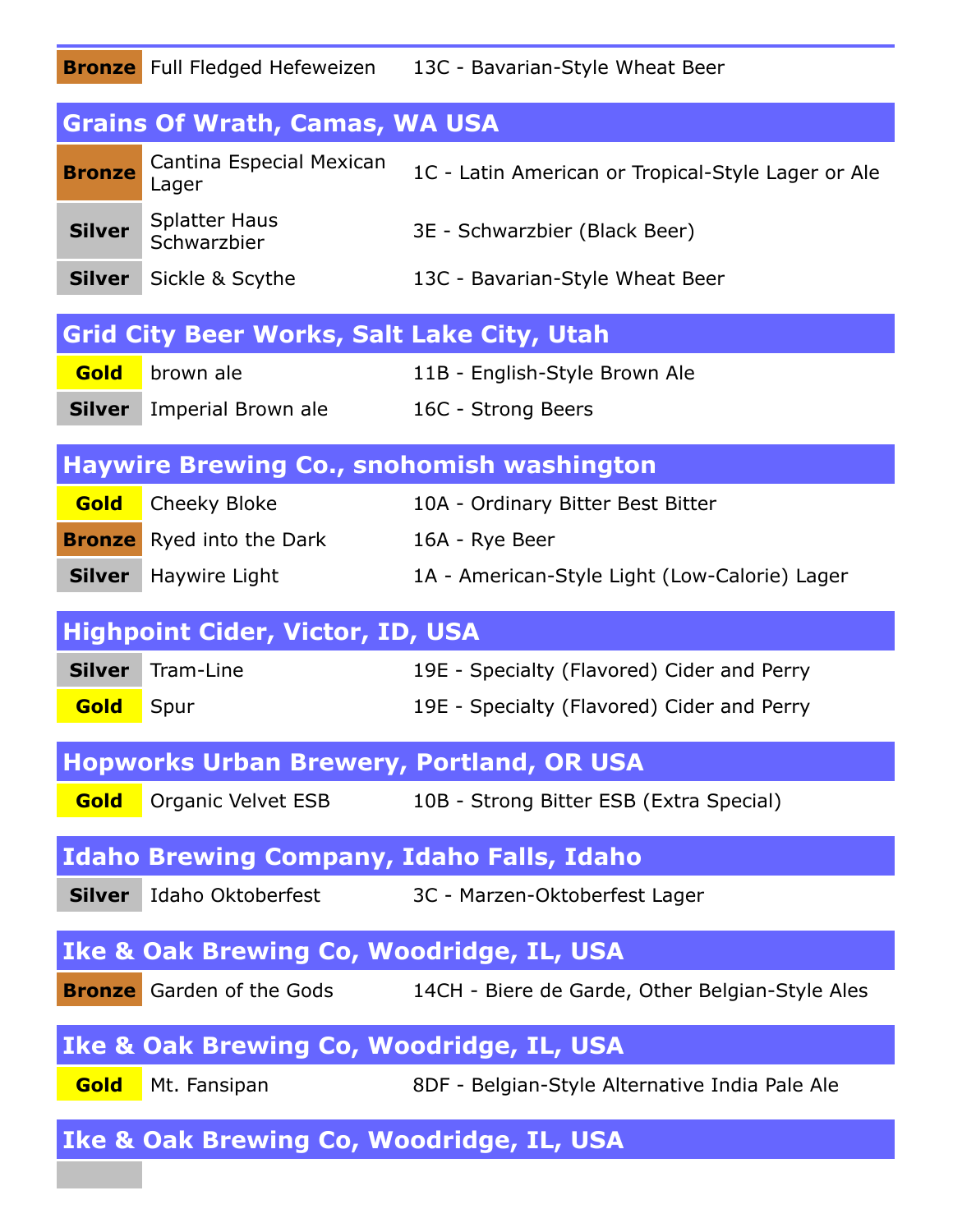| <b>Silver</b> | Alpine Delight                                  | 15F - American Sour Ale                                     |
|---------------|-------------------------------------------------|-------------------------------------------------------------|
|               | <b>KettleHouse Brewing, Bonner, MT, USA</b>     |                                                             |
| <b>Gold</b>   | Coldsmoke Scotch Ale                            | 10C - Scottish-Style Ale Scottish-Style Export              |
|               | <b>Kiitos Brewing, Salt Lake City, Utah</b>     |                                                             |
| Gold          | <b>Imperial Red</b>                             | 12B - English-Style Old Ale                                 |
| <b>Gold</b>   | Barrel Aged Imperial Red 17C - Barrel-Aged Beer |                                                             |
|               |                                                 | Last Chance Cider Mill, Billings, Montana, USA              |
| Gold          | Karmijn de Sonnaville<br>Single Varietal        | 19A - Draft Cider and Apple Wine                            |
| <b>Bronze</b> | Jonathan Single Varietal                        | 19A - Draft Cider and Apple Wine                            |
|               | <b>Silver</b> Orchard Run                       | 19A - Draft Cider and Apple Wine                            |
| <b>Silver</b> | Pearfection                                     | 19D - Fruit Flavored Cider and Perry                        |
|               | <b>Bronze</b> Flathead Cherry                   | 19D - Fruit Flavored Cider and Perry                        |
| <b>Silver</b> | Apple Brandy                                    | 19BC - Traditional CiderCidre, Farmhouse Style<br>Cider     |
|               | <b>Laughing Dog Brewing, Ponderay, Idaho</b>    |                                                             |
|               | <b>Bronze</b> Bulldog Brown Ale                 | 11B - English-Style Brown Ale                               |
| <b>USA</b>    |                                                 | Level Crossing Brewing Company, South Salt Lake City, Utah, |
|               |                                                 |                                                             |
|               | <b>Bronze</b> XII XI XIII                       | 12E - American-Style Barley Wine                            |
| <b>Silver</b> | <b>Dallas Alice</b>                             | 14A - Belgian-Style Pale Ale                                |
| <b>Gold</b>   | Down the Road                                   | 8A - Session-Style India Pale Ale                           |
|               | <b>Lewis and Clark Brewing, Helena, MT, USA</b> |                                                             |
| Gold          | Miners Gold                                     | 6B - American-Style Hefeweizen Dark Hefeweizen              |
| <b>Silver</b> | Prickly Pear Pale Ale                           | 7B - English-Style Pale Ale                                 |
| <b>Silver</b> | Tumbleweed IPA                                  | 8B - English-Style India Pale Ale                           |
|               | <b>Liquid Mechanics Brewing, Lafayette, CO</b>  |                                                             |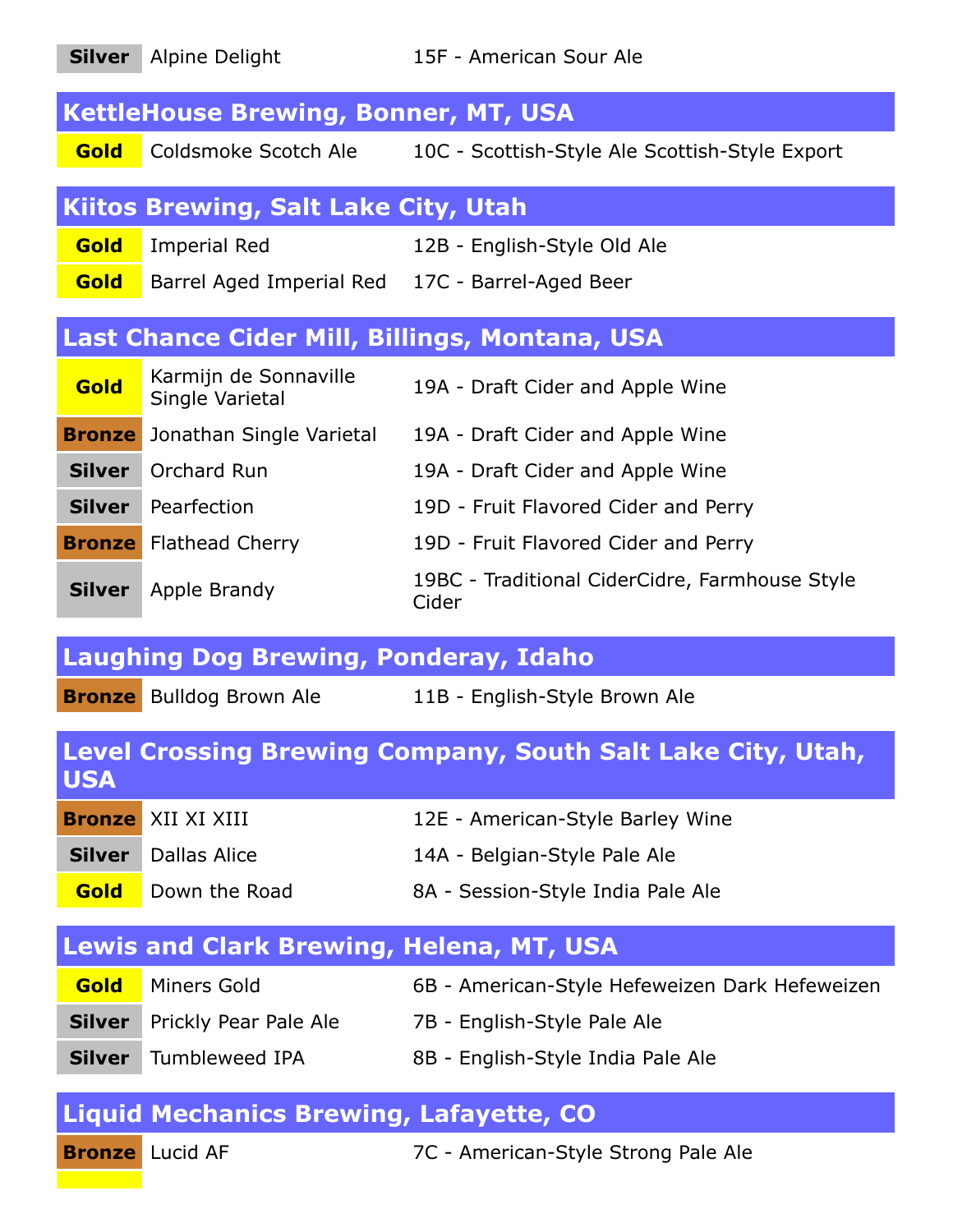**Gold** West Coast Cartel 7C - American-Style Strong Pale Ale

|               | <b>Local Brewing Co., San Francisco</b>       |                                                                 |
|---------------|-----------------------------------------------|-----------------------------------------------------------------|
|               | <b>Bronze</b> Sixty Nine Pils                 | 1D - American-Style Pilsner or Hoppy Lager                      |
| <b>Gold</b>   | Metal Carpal: UNPINNED                        | 11F - Cascadian Style Dark Ale American Black<br>Ale            |
|               | <b>Loowit Brewing Company, United States</b>  |                                                                 |
|               | <b>Bronze</b> Shadow Shinobi IPA              | 8B - English-Style India Pale Ale                               |
|               | Silver Siouxon Kolsch                         | 5C - Kolsch                                                     |
|               | <b>Bronze</b> Grimlock Porter                 | 11E - Robust Porter                                             |
|               | <b>Lucky Envelope Brewing, Seattle WA USA</b> |                                                                 |
| <b>Gold</b>   |                                               | Schwarzbier Black Pilsner 3E - Schwarzbier (Black Beer)         |
|               |                                               | <b>Mac &amp; Jacks Brewery Inc., Redmond, Washington</b>        |
| <b>Silver</b> |                                               | Serengeti Wheat 6B - American-Style Hefeweizen Dark Hefeweizen  |
|               |                                               | <b>Madison River Brewing Company, Belgrade, MT, 59714</b>       |
| Gold          |                                               | Frostbite Barley Wine 12E - American-Style Barley Wine          |
|               | <b>Map Brewing Co., Bozeman, MT</b>           |                                                                 |
| Gold          | Luke SkyLager                                 | 2B - German-Style Pilsner                                       |
| <b>Silver</b> | Ginjo Sake Lager                              | 16D - Specialty, Historical and Experimental Beers              |
|               | <b>Mark Anthony Brands, Chicago, IL</b>       |                                                                 |
| Gold          | <b>White Claw Surf</b>                        | 20BC - Hard Seltzers, Rose Seltzers (Wine-Based)                |
| Gold          | Mikes Hard Lemonade<br>Freeze                 | 20E - Hard Soft Drinks (Sodas)                                  |
|               |                                               | <b>Meanwhile Brewing Company, Austin, TX, USA</b>               |
| <b>Bronze</b> | Meanwhile Czech-Style<br>Pils                 | 2C - Bohemian-Style Pilsner                                     |
|               |                                               | <b>Mickduffs Brewing Company, Sandpoint Idaho</b>               |
|               | <b>Bronze</b> NOHO IPA                        | 10G,12C - DoubleImperial Red Ale, American-<br>Style Strong Ale |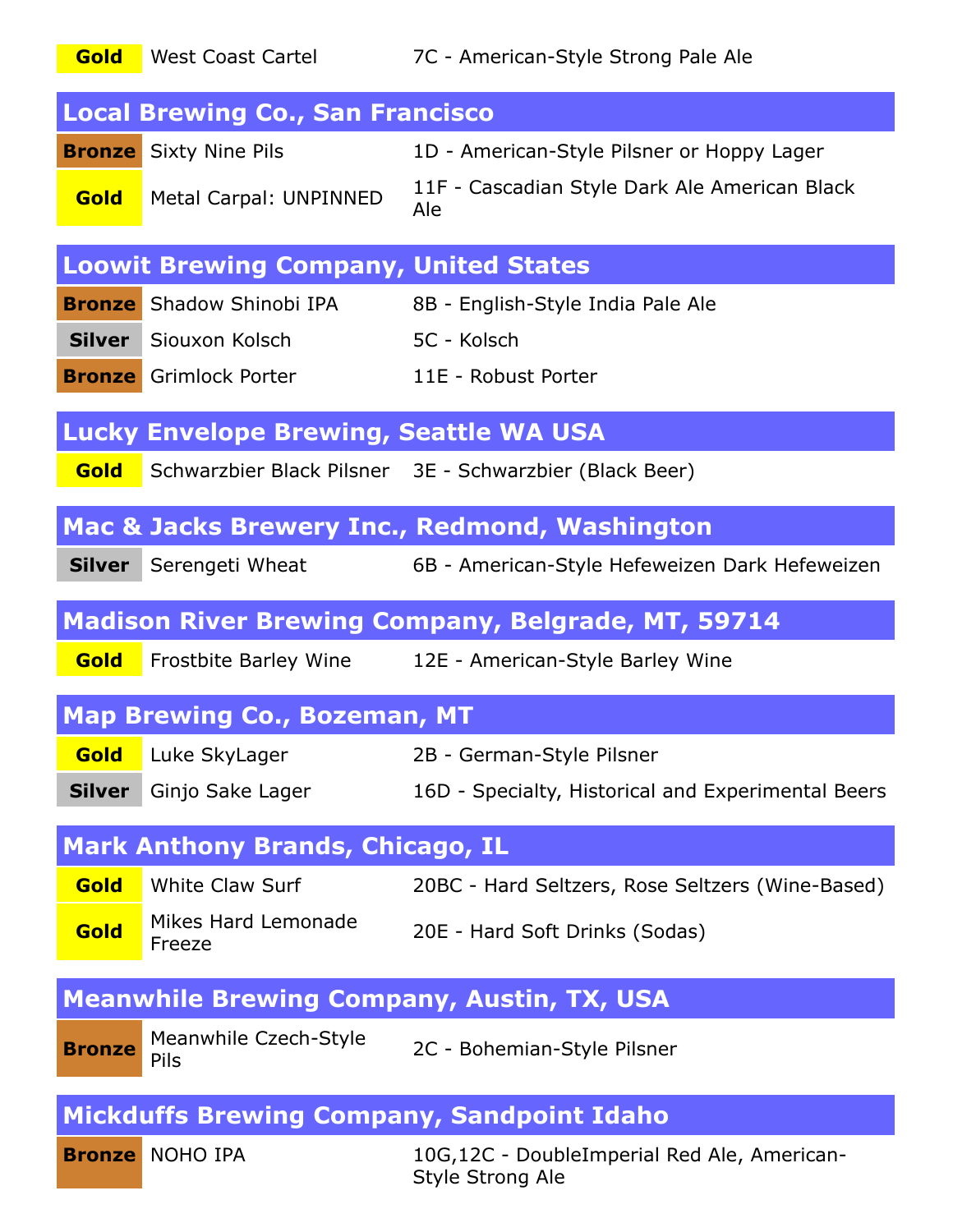|               | Silver Spun Out IPA                              | 8C - American-Style India Pale Ale                             |
|---------------|--------------------------------------------------|----------------------------------------------------------------|
|               | <b>Moab Brewery, Moab, Utah, USA</b>             |                                                                |
| <b>Bronze</b> | <b>Moab Desert Select</b><br><b>Export Stout</b> | 11K - American-Style Stout                                     |
| Gold          |                                                  | Moab Beehive Root Beer 20D - Non-Alcoholic Soft Drinks (Sodas) |
|               |                                                  | <b>Molson Coors Beverage Company, Milwaukee Wisconsin</b>      |
| <b>Silver</b> | <b>Vizzy Hard Seltzer</b><br>Pineapple Mango     | 20BC - Hard Seltzers, Rose Seltzers (Wine-Based)               |
|               | <b>Monkless Belgian Ales, Bend, OR, USA</b>      |                                                                |
|               | <b>Bronze</b> The Trinity                        | 14F - Belgian-Style Pale (Golden) Strong Ale                   |
|               | <b>Montana Brewing Company, Billings MT USA</b>  |                                                                |
| Gold          | Sandbagger Gold                                  | 5A - Cream Ale                                                 |
|               | <b>Bronze</b> Custers Last Stout                 | 11I - Oatmeal Stout                                            |
|               | <b>Morgan Territory Brewing, Tracy, CA 95376</b> |                                                                |
| Gold          | Lockd, Bockd, & Ready to<br><b>Rock</b>          | 4A - Helles BockMaibockTraditional Bock                        |
| <b>Gold</b>   | Dark Reckoning                                   | 4C - Baltic-Style Porter                                       |
| <b>Gold</b>   | <b>Highland Marauder</b>                         | 12A - Scotch Ale (Wee Heavy)                                   |
|               | <b>Mother Earth Brew Co, Nampa, Idaho</b>        |                                                                |
| <b>Silver</b> | Fantasy Island Coconut<br>Brown                  | 18C - Vegetable, Pumpkin, or Field Beers                       |
|               |                                                  | <b>Mountain West Cider Company, Salt Lake City, UT</b>         |
|               | <b>Bronze</b> Green Urban Lunchbox               | 19BC - Traditional CiderCidre, Farmhouse Style<br>Cider        |
|               | <b>MPH Brewing, Montgomery, OHIO</b>             |                                                                |
| Gold          | Buufalonium                                      | 12D - English-Style Barley Wine                                |
| <b>Silver</b> | Napoleons Revenge                                | 14E - Tripel                                                   |
|               | <b>New Realm Brewing, Atlanta, GA USA</b>        |                                                                |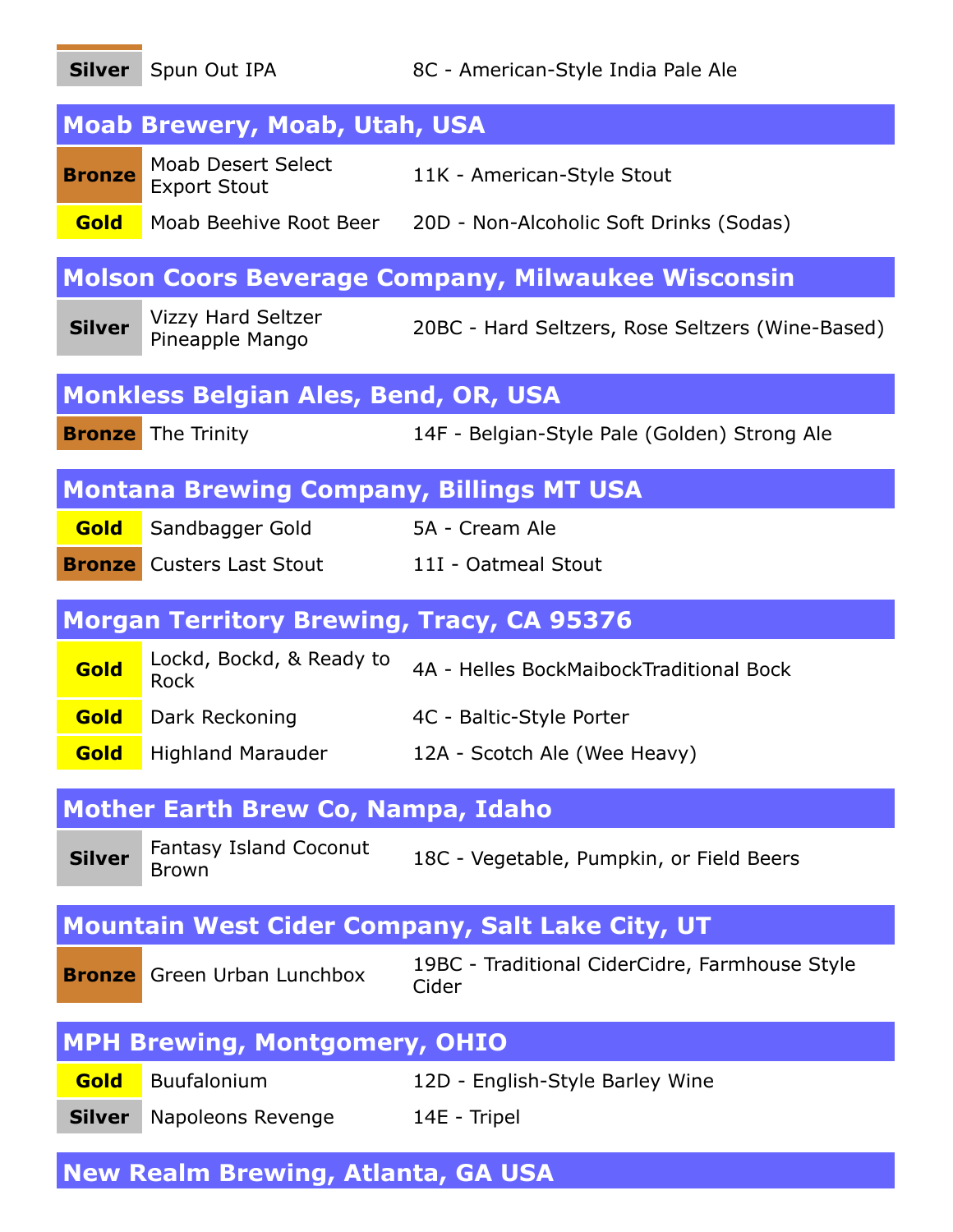|                      | <b>Bronze</b> Beach Bounty                     | 18B - Fruit Beers                                             |
|----------------------|------------------------------------------------|---------------------------------------------------------------|
|                      | <b>Nexus, Albuquerque, NM</b>                  |                                                               |
|                      | <b>Bronze</b> Class M Marzen                   | 3C - Marzen-Oktoberfest Lager                                 |
| <b>Silver</b>        | Beam Me Up (Higher)<br>Scotty                  | 12B - English-Style Old Ale                                   |
|                      |                                                | <b>Off the Rails Brewing, Pocatello, Idaho, United States</b> |
| <b>Silver</b>        | Miss Elix                                      | 15B - Specialty Berliner Weisse and Specialty<br>Gose         |
|                      | <b>Offset Bier Co., Park City, Utah</b>        |                                                               |
| <b>Bronze</b> Helles |                                                | 2A - Helles Lager                                             |
|                      | <b>Silver</b> Pale Lager                       | 2D - DortmunderExport                                         |
| <b>Silver</b>        | <b>Tmave Pivo</b>                              | 3F - Other Dark Lagers                                        |
|                      | <b>Old Bull Brewing, Frenchtown, MT 59834</b>  |                                                               |
| Gold                 | Exit 89                                        | 5B - Golden or Blonde Ale                                     |
|                      | <b>Old Town Brewing, Portland, Oregon, USA</b> |                                                               |
| Gold                 | Shanghaid IPA                                  | 8B - English-Style India Pale Ale                             |
|                      | <b>Oregon City Brewing, Oregon City</b>        |                                                               |
| Gold                 | Coming to Fruition:<br>Marionberry             | 15E - Traditional Beers with Brettanomyces                    |
| <b>Silver</b>        | Crimea River                                   | 4C - Baltic-Style Porter                                      |
|                      | <b>Outlaw Brewing, Bozeman, Montana, USA</b>   |                                                               |
| <b>Silver</b>        | The Capone                                     | 11I - Oatmeal Stout                                           |
| Gold                 | Hop Contusion                                  | 9B - Hazy or Juicy India Pale Ale                             |
|                      | <b>Payette Brewing Co, Boise, ID, USA</b>      |                                                               |
|                      | <b>Bronze</b> Urban Surfer                     | 18D - HerbedSpiced                                            |
| Gold                 | Anytimers Greyhound                            | 20F - Packaged Cocktails or Spritzers                         |
| <b>Bronze</b>        | Anytimers LeBoise                              | 20F - Packaged Cocktails or Spritzers                         |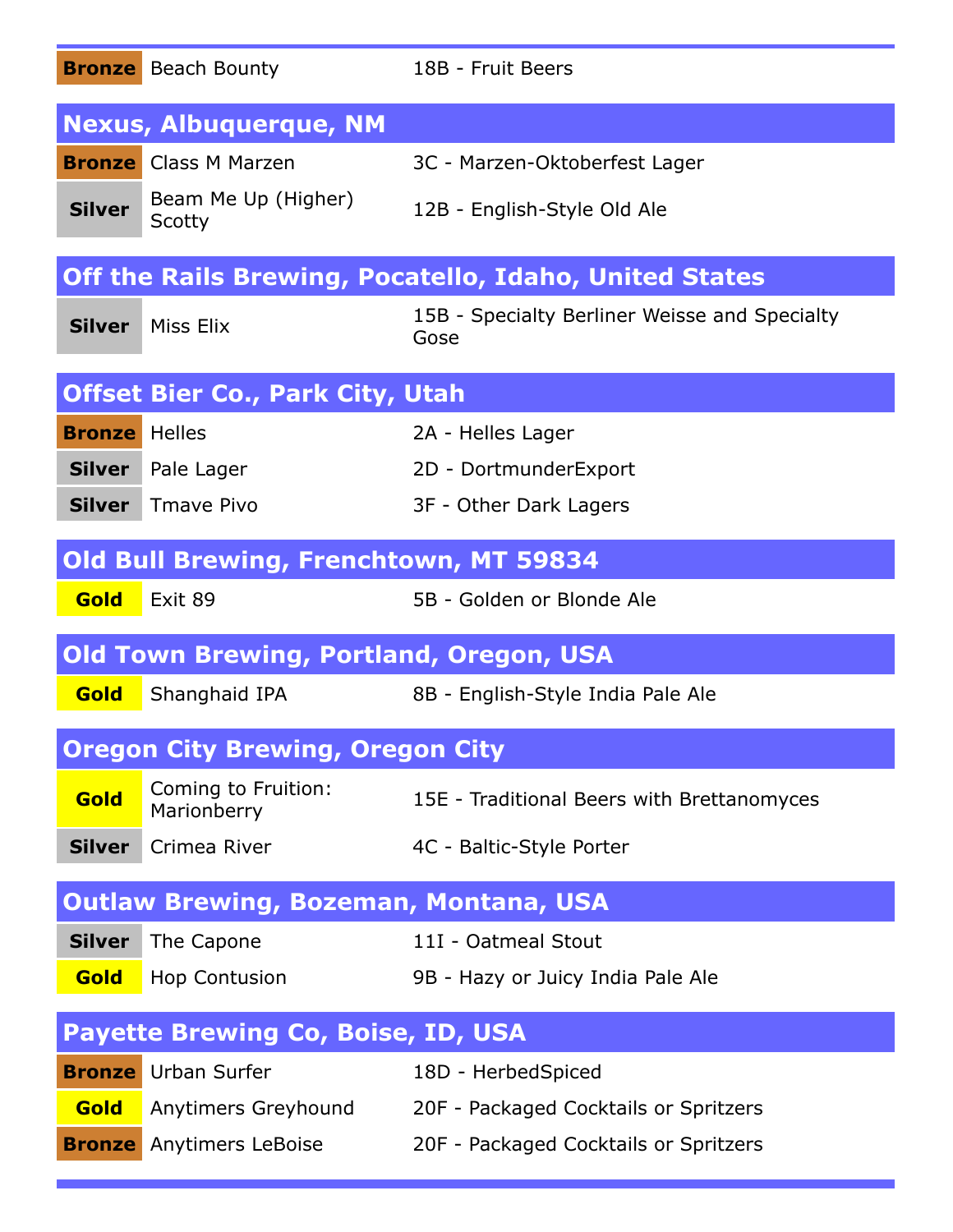|               | <b>Pedal Haus Brewery, Tempe AZ</b>                       |                                                                                     |
|---------------|-----------------------------------------------------------|-------------------------------------------------------------------------------------|
|               | <b>Silver</b> Mexican Amber Lager 3B - Vienna-Style Lager |                                                                                     |
|               | <b>Pelican Brewing Company, Tillamook, Oregon</b>         |                                                                                     |
|               | <b>Bronze</b> Drop Red Gorgeous                           | 16C - Strong Beers                                                                  |
|               |                                                           | Port O'Pints Brewing Co., Crescent City, California, USA                            |
| <b>Gold</b>   | Sneaker Wave                                              | 14DG - Dubbel, Belgian-Style Dark Strong Ale                                        |
|               |                                                           | <b>Portneuf Valley Brewing, Pocatello, Idaho, USA</b>                               |
| Gold          | Trigo Oro                                                 | 16B - Session Beer                                                                  |
|               | <b>Proper Brewing, Salt Lake City, Utah</b>               |                                                                                     |
|               | <b>Bronze</b> Barleywine                                  | 17D - Barrel-Aged Strong Beer                                                       |
|               | <b>Bronze</b> Proper Beer                                 | 5D - English-Style Summer Ale                                                       |
|               | <b>Redrock Brewing, Salt Lake City Utah 84103</b>         |                                                                                     |
|               | <b>Bronze</b> White Rainbow                               | 8DF - Belgian-Style Alternative India Pale Ale                                      |
| <b>Gold</b>   | Imperial Red Ale                                          | 10G,12C - DoubleImperial Red Ale, American-<br><b>Style Strong Ale</b>              |
|               | <b>Bronze</b> Toasted Buns                                | 1A - American-Style Light (Low-Calorie) Lager                                       |
|               | <b>Redwood Brewing Company, Flint, MI, USA</b>            |                                                                                     |
| <b>Silver</b> |                                                           | Redwood Belgian Dubbel 14DG - Dubbel, Belgian-Style Dark Strong Ale                 |
|               | <b>Reuben's Brews, Seattle, WA, USA</b>                   |                                                                                     |
| <b>Silver</b> | Gose                                                      | 15AC - Classic Berliner Weisse and Classic Gose,<br>Flanders-Style Red or Brown Ale |
|               |                                                           | <b>Roadhouse Brewing Company, Jackson Hole, Wyoming</b>                             |
| <b>Gold</b>   | Avarice and Greed                                         | 14F - Belgian-Style Pale (Golden) Strong Ale                                        |
| <b>Silver</b> | Zugspitze                                                 | 3D - Munich-Style Dark                                                              |
| <b>Silver</b> | Kiwi Vibes                                                | 1D - American-Style Pilsner or Hoppy Lager                                          |
|               | <b>Bronze</b> Dreaded Beast                               | 11J - Foreign-Style Stout                                                           |
|               | <b>Bronze</b> What the Foeder                             | 15G - Mixed-Culture and Wild Beers                                                  |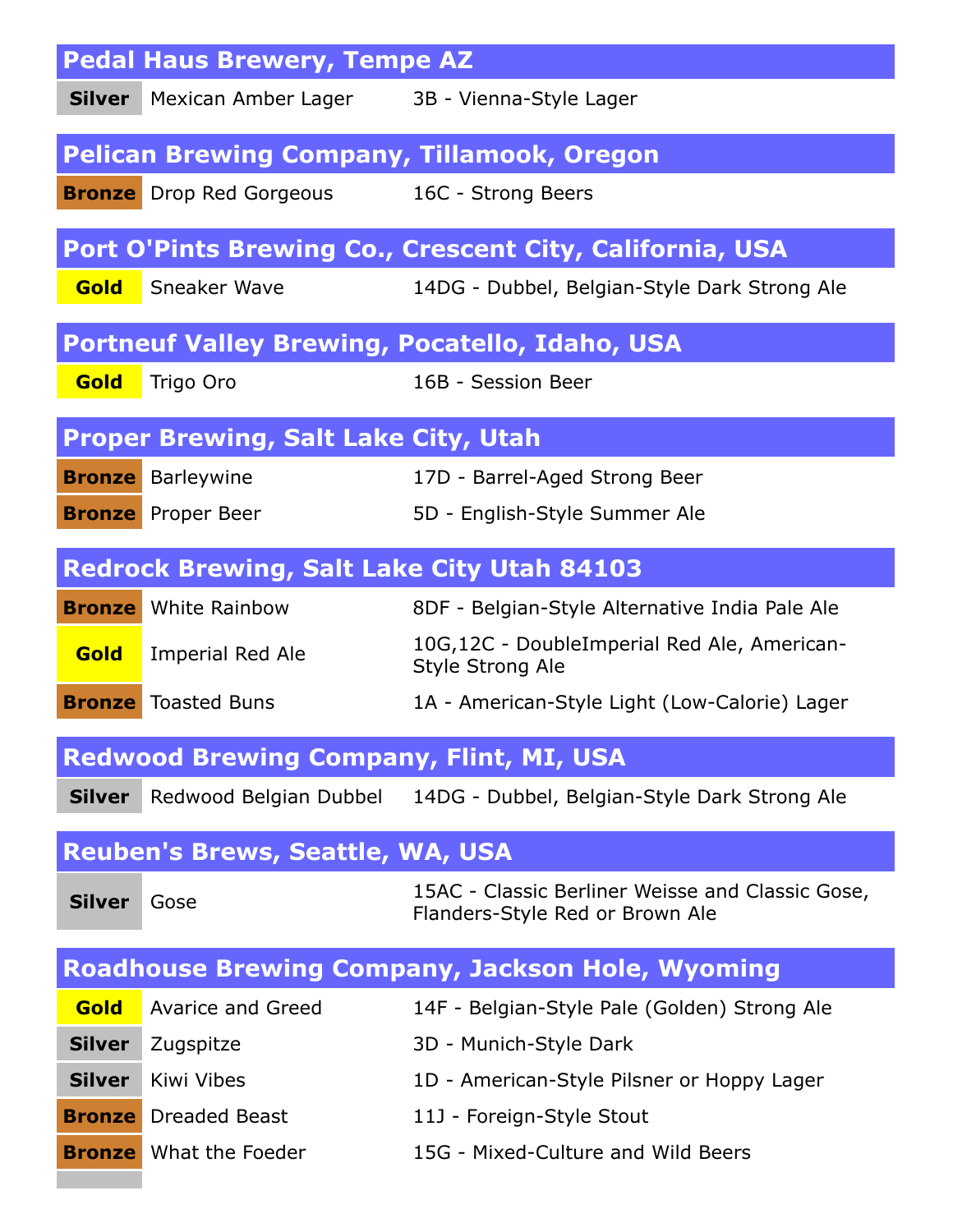**Silver** Roll Cast Rye 16A - Rye Beer **Ronan Cooperative Brewery, 23 4th Ave SW, Ronan, MT 59864 Bronze** Schwartz Lake 3E - Schwarzbier (Black Beer) **Silver** Mud Lake Dunkles Bock 4A - Helles BockMaibockTraditional Bock **Sacred Waters Brewing Company, Kalispell Montana Gold** Meadow Creek Amber 10D - Irish-Style Red Ale **Gold** Lil Salmon Fire 18G - Chili Beer

#### **Salmon River Brewery, McCall, Idaho, USA**

| <b>Gold</b> | Alpenglow Lager                | 3C - Marzen-Oktoberfest Lager                |
|-------------|--------------------------------|----------------------------------------------|
|             | <b>Bronze</b> Winterfest Lager | 4A - Helles BockMaibockTraditional Bock      |
|             | <b>Bronze</b> Blonde Sabbath   | 14A - Belgian-Style Pale Ale                 |
|             | <b>Bronze</b> Fairy Dust       | 14DG - Dubbel, Belgian-Style Dark Strong Ale |

#### **Salt Flats Brewery, Salt Lake City, UT**

**Gold** Lowrider 11H - Sweet Stout

#### **Sawtooth Brewery, Hailey, Idaho**

**Gold** Atmos Brewing Fresh Hop Seltzer 20H - Hop Water

#### **Scotty's Bierwerks, Cape Coral, FL 33909**

| <b>Silver</b> Cream Ale     | 5A - Cream Ale                |
|-----------------------------|-------------------------------|
| <b>Gold</b> Blonde Ale      | 5D - English-Style Summer Ale |
| <b>Silver</b> Irish Red Ale | 10D - Irish-Style Red Ale     |
| <b>Silver</b> Dry Stout     | 11G - Dry Stout               |

### **Shades Brewing, Salt Lake City - UT**

| Gold        | Sounds gay, I am in!!!              | 15F - American Sour Ale                            |
|-------------|-------------------------------------|----------------------------------------------------|
| <b>Gold</b> | Kveik Thai Tom Kha                  | 18D - HerbedSpiced                                 |
|             | <b>Bronze</b> Kveik Boysenberry Pie | 16D - Specialty, Historical and Experimental Beers |
|             | <b>Bronze</b> Hogshead Reserve      | 17C - Barrel-Aged Beer                             |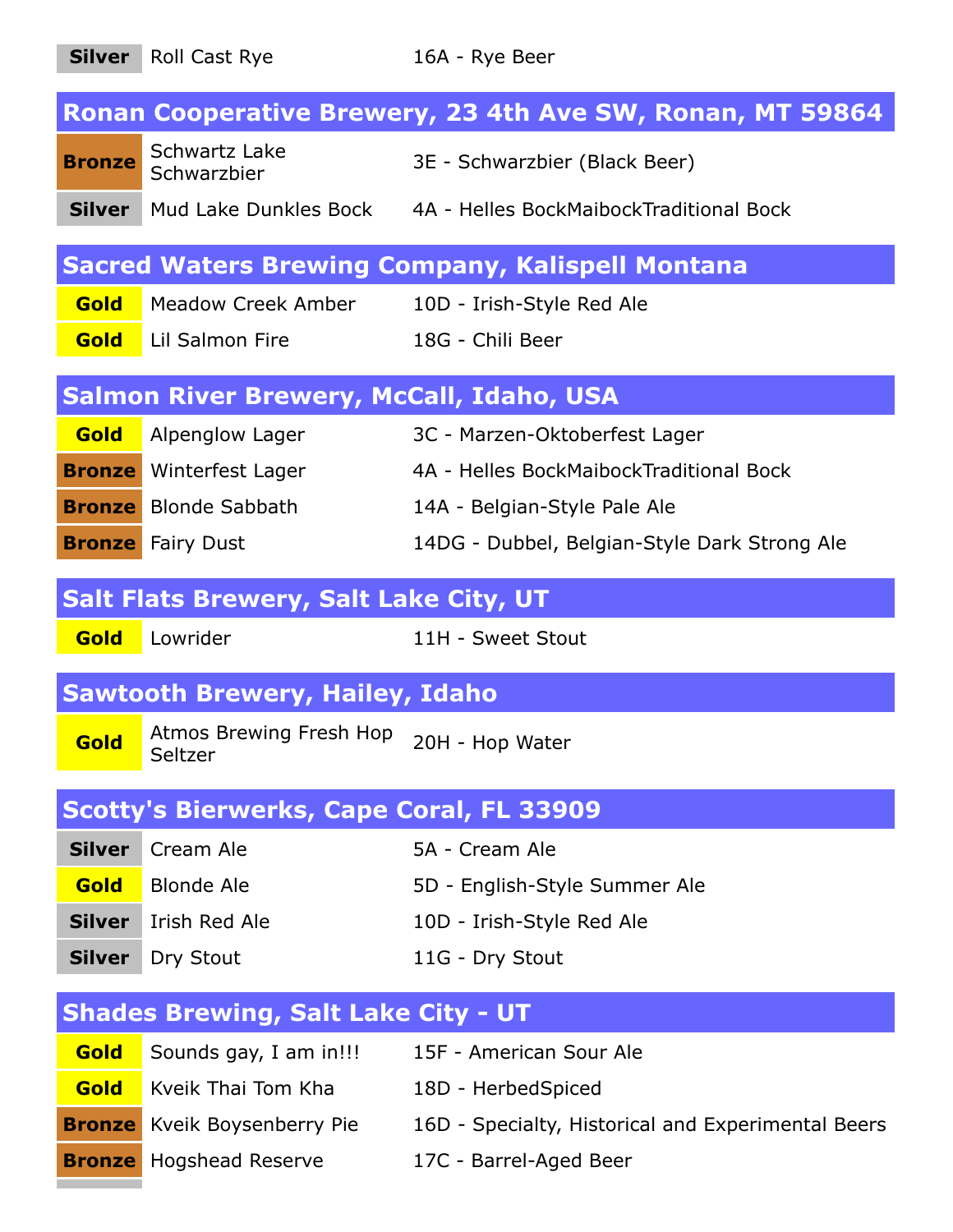|               | <b>Silver</b> Kveik Carrot Cake                  | 18D - HerbedSpiced                                                                  |
|---------------|--------------------------------------------------|-------------------------------------------------------------------------------------|
|               | <b>Bronze</b> LIVLI MOjito                       | 20BC - Hard Seltzers, Rose Seltzers (Wine-Based)                                    |
|               | <b>Silver City Brewery, Bremerton, WA</b>        |                                                                                     |
|               | <b>Bronze</b> Kwik Stout                         | 18F - ChocolateCocoa Beers                                                          |
|               | <b>Bronze</b> Foxy Lady                          | 15AC - Classic Berliner Weisse and Classic Gose,<br>Flanders-Style Red or Brown Ale |
|               | <b>Snake River Brewing, Jackson, Wy. USA</b>     |                                                                                     |
|               | <b>Bronze</b> Dark Horse                         | 3F - Other Dark Lagers                                                              |
| <b>USA</b>    |                                                  | Sobremesa Restaurant & Brewery, Albuquerque, New Mexico,                            |
|               | <b>Bronze</b> Baltic Porter                      | 4C - Baltic-Style Porter                                                            |
|               | <b>Silver</b> Atrisco Amber                      | 10F - American-Style Amber Ale                                                      |
|               | <b>Bronze</b> I&D Lager                          | 3A - American-Style Amber Lager                                                     |
|               | <b>Sockeye Brewing, Boise, ID US</b>             |                                                                                     |
| <b>Gold</b>   | Powerhouse Porter                                | 11D - Brown Porter                                                                  |
|               |                                                  | <b>Spring Creek Brewing Company, Boise, ID, USA</b>                                 |
|               | <b>Bronze</b> Loris Porter                       | 11D - Brown Porter                                                                  |
|               | <b>St Elmo Brewing Company, Austin, TX 78745</b> |                                                                                     |
|               | <b>Bronze</b> Penelope                           | 15F - American Sour Ale                                                             |
|               | <b>Steeplejack Brewing, Portland, OR, USA</b>    |                                                                                     |
| <b>Silver</b> | <b>Witness Mark Ordinary</b><br><b>Bitter</b>    | 10A - Ordinary Bitter Best Bitter                                                   |
| Gold          | Alewife English Dark Mild                        | 11A - English-Style Mild Ale                                                        |
|               | <b>Stemma Brewing, Bellingham WA</b>             |                                                                                     |
| <b>Gold</b>   |                                                  | Garden Party Hefeweizen 13C - Bavarian-Style Wheat Beer                             |
|               |                                                  |                                                                                     |
|               | <b>StormBreaker Brewing, Portland, OR</b>        |                                                                                     |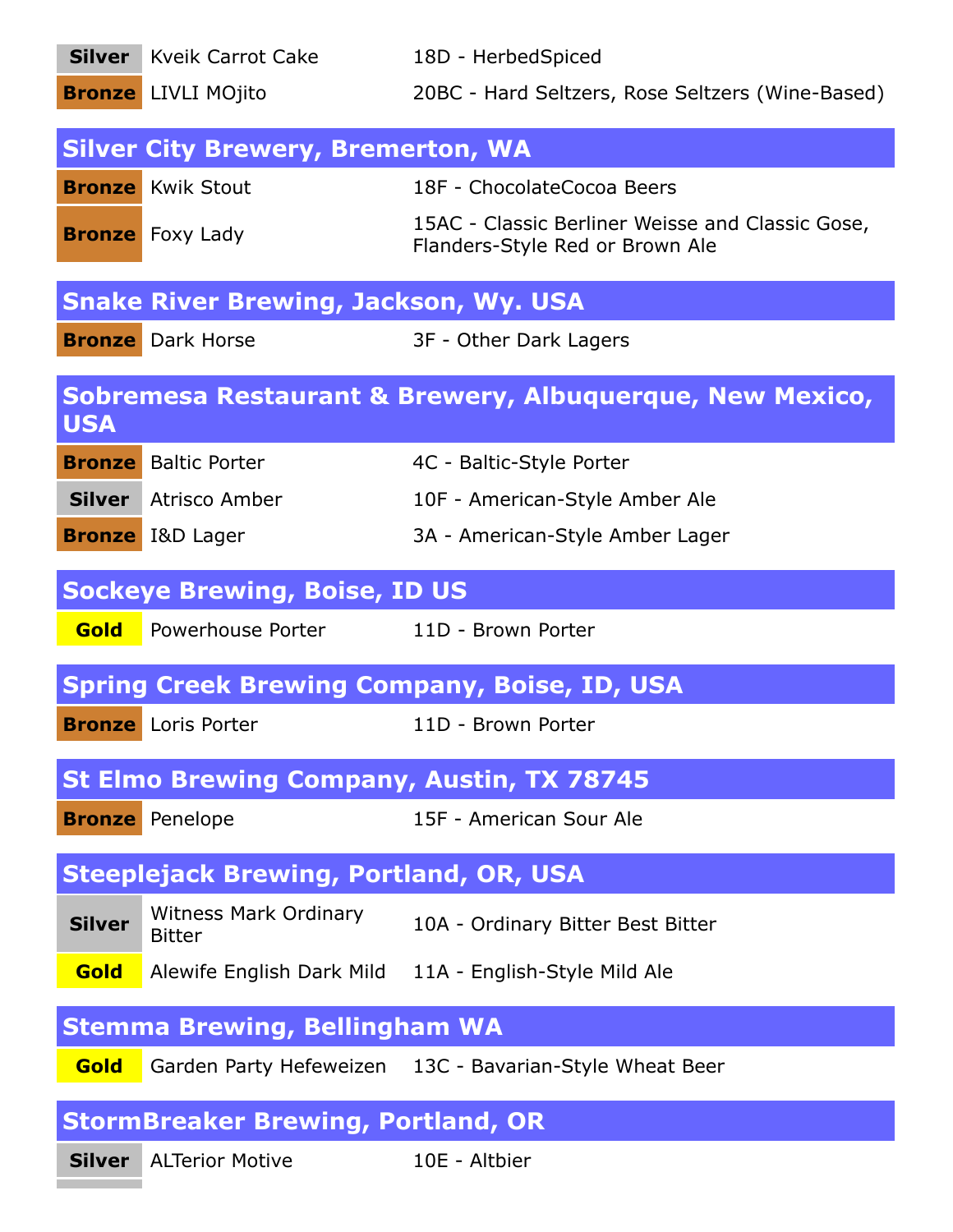| <b>Silver</b> | Right as Rain                                      | 7A - American-Style Pale Ale                                    |
|---------------|----------------------------------------------------|-----------------------------------------------------------------|
|               | <b>Bronze</b> House Martell                        | 9A - Hazy Pale Ale                                              |
| <b>Bronze</b> | <b>Extra Special</b><br>StormBreaker               | 10B - Strong Bitter ESB (Extra Special)                         |
| <b>Gold</b>   | <b>Opacus Stout</b>                                | 11I - Oatmeal Stout                                             |
|               | <b>Strap Tank Brewery, Lehi, Utah, Utah County</b> |                                                                 |
| Gold          | Ricardo Negra                                      | 3A - American-Style Amber Lager                                 |
|               | <b>Sunriver Brewing Company, Sunriver, OR</b>      |                                                                 |
| Gold          | Malibu                                             | 1D - American-Style Pilsner or Hoppy Lager                      |
|               | <b>Bronze</b> Fuzztail                             | 6B - American-Style Hefeweizen Dark Hefeweizen                  |
| <b>Silver</b> | <b>Truth Machine</b>                               | 8E - Double or Imperial India Pale Ale                          |
| <b>Silver</b> | Sasquatch                                          | 10G,12C - DoubleImperial Red Ale, American-<br>Style Strong Ale |
| Gold          | Wood Series: Manhattan<br><b>Imperial Rye</b>      | 17D - Barrel-Aged Strong Beer                                   |
| <b>Silver</b> | Wood Series: Rye Barrel<br>Vanilla Stout           | 17E - Barrel-Aged Strong Stout                                  |
| Gold          | Cocoa Cow                                          | 18F - ChocolateCocoa Beers                                      |
| <b>Silver</b> | Wood Series: Chocolate<br><b>Ice Cream</b>         | 18F - ChocolateCocoa Beers                                      |
| <b>Bronze</b> | Wood Series: Double<br>Mocha Imperial Stout        | 18E - Coffee Beers                                              |
| <b>Gold</b>   | Mocha Cow                                          | 18E - Coffee Beers                                              |
|               | <b>Templin Family Brewing, Salt Lake City Utah</b> |                                                                 |
| Gold          | <b>TF Helles</b>                                   | 2A - Helles Lager                                               |
| Gold          | TF Carpenflugen                                    | 2D - DortmunderExport                                           |
| Gold          | TF Jarda Pivo                                      | 2C - Bohemian-Style Pilsner                                     |
| <b>Silver</b> | TF Rauch Bier                                      | 17A - German-Style Rauchbier                                    |
| <b>Gold</b>   | TF Albion Tripple                                  | 14E - Tripel                                                    |
| <b>Silver</b> | <b>TF Cloudburst Apres All</b><br>Day              | 21A - Collaboration Beers                                       |

# **Thai Me Up, Jackson, Wyoming**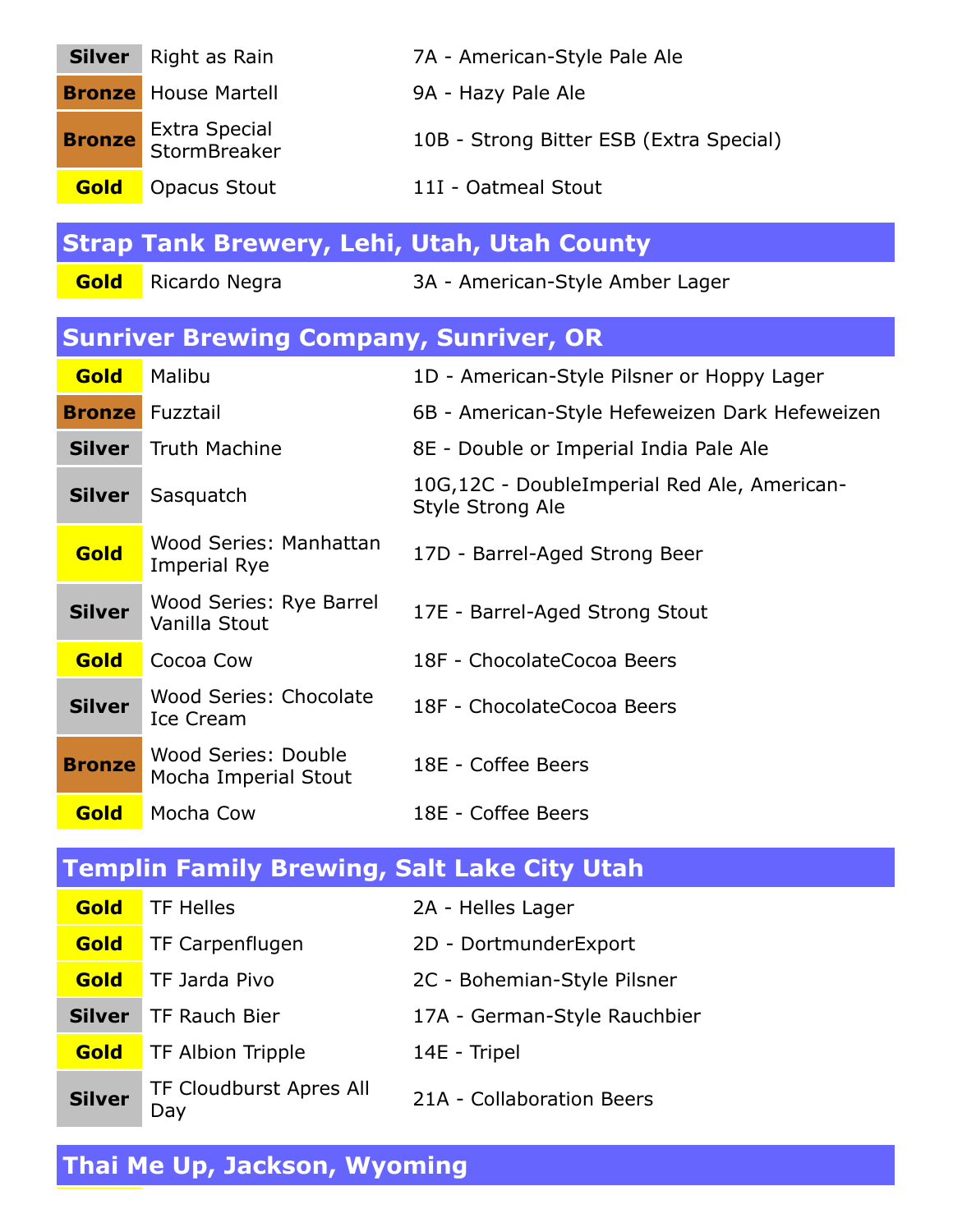| Gold          | <b>Imperial Stout</b>                                    | 11L - Imperial Stout                                             |
|---------------|----------------------------------------------------------|------------------------------------------------------------------|
|               | <b>Thirsty Street Brewing Co,, Billings, Montana</b>     |                                                                  |
|               | <b>Bronze</b> Shining Mountain 5B - Golden or Blonde Ale |                                                                  |
|               | <b>Three Creeks Brewing Company, Sisters, OR</b>         |                                                                  |
|               | Silver Helles Canyon Lager 2A - Helles Lager             |                                                                  |
|               | <b>Three Mugs Brewing Co., Hillsboro, OR, US</b>         |                                                                  |
| Gold          | Mo Honey Ale                                             | 18A - Honey Beer                                                 |
|               |                                                          | <b>True North Ale Company, Ipswich, Massachusetts, USA</b>       |
| Gold          | Vincianne                                                | 14A - Belgian-Style Pale Ale                                     |
|               | <b>Bronze</b> Forest Haze                                | 9C - Hazy or Juicy Imperial or Double India Pale<br>Ale          |
| Gold          | Kestrel                                                  | 8C - American-Style India Pale Ale                               |
|               | <b>Uberbrew, Billings Montana USA</b>                    |                                                                  |
|               |                                                          | <b>Bronze</b> Limited Release Brown 11A - English-Style Mild Ale |
|               |                                                          | Uinta Brewing Company, Salt Lake City, Utah, USA                 |
| Gold          | Was Angeles                                              | 1B - American-Style Standard or Premium Lager                    |
| <b>Silver</b> | Pack it Out                                              | 8A - Session-Style India Pale Ale                                |
| <b>Silver</b> | Westwater Hard Seltzer -<br>Raspberry                    | 20A - Low CarbLow Calorie Hard Seltzers                          |
| <b>Bronze</b> | Westwater Hard Seltzer -<br>Lime                         | 20A - Low CarbLow Calorie Hard Seltzers                          |
|               | <b>Bronze</b> Westwater Hard Limeade                     | 20E - Hard Soft Drinks (Sodas)                                   |
|               | <b>Utah Brewers Cooperative, SLC, UT, 84115</b>          |                                                                  |
| Gold          | <b>Wasatch Devastator</b>                                | 4B - Doppelbock Eisbock                                          |
| <b>Silver</b> | Squatters Hells Keep                                     | 14F - Belgian-Style Pale (Golden) Strong Ale                     |
| <b>Silver</b> | <b>Wasatch Strawberry</b><br><b>Blonde</b>               | 18B - Fruit Beers                                                |

## **Vail Brewing Co., Vail, CO**

π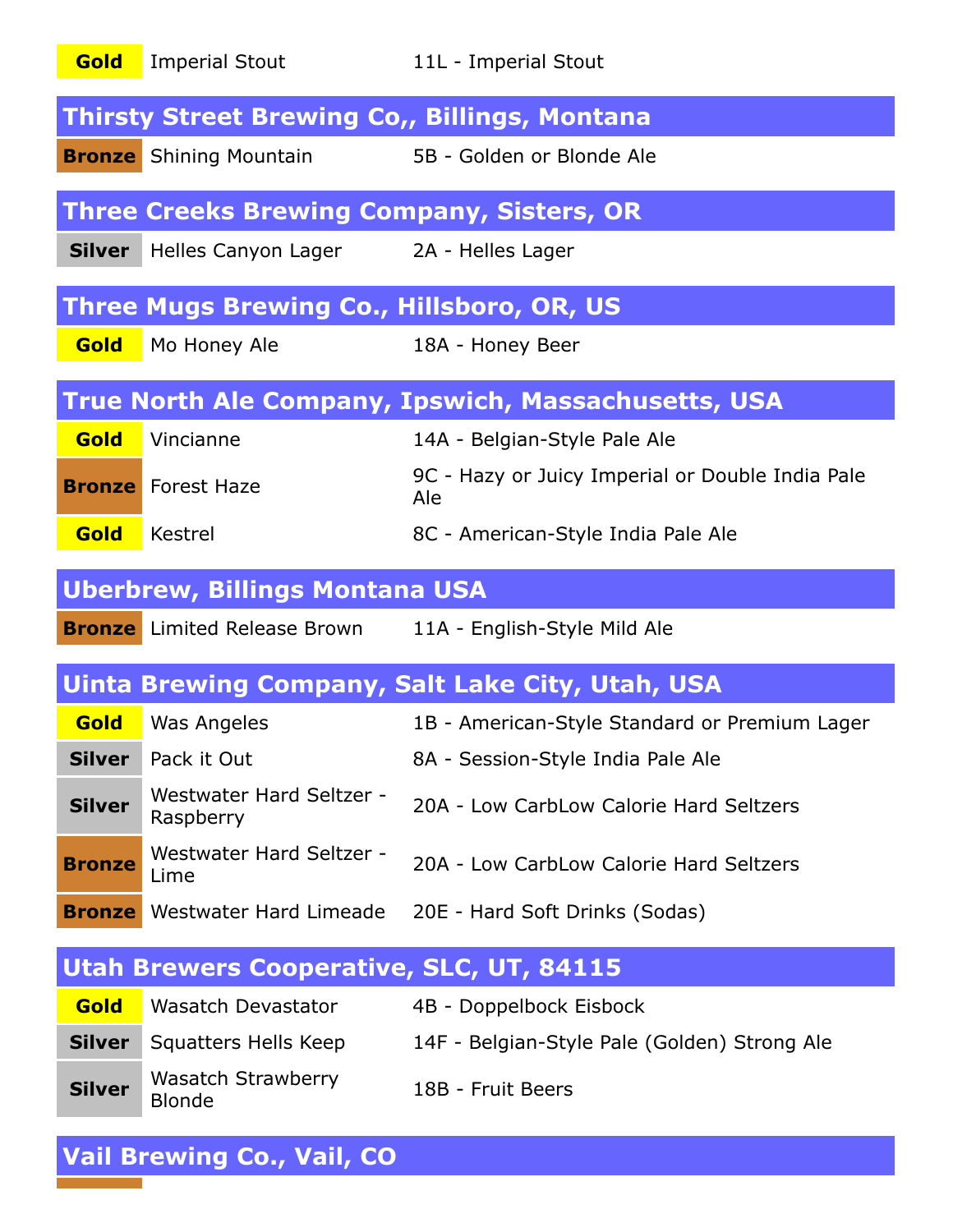|                                                | 7A - American-Style Pale Ale                                                                                                                                 |
|------------------------------------------------|--------------------------------------------------------------------------------------------------------------------------------------------------------------|
| <b>Vector Brewing, Dallas, TX, USA</b>         |                                                                                                                                                              |
| <b>Slightly Darker Black</b>                   | 11F - Cascadian Style Dark Ale American Black<br>Ale                                                                                                         |
| <b>Von Ebert Brewing Co., Portland, OR</b>     |                                                                                                                                                              |
| Von Ebert Pils                                 | 2B - German-Style Pilsner                                                                                                                                    |
|                                                | 8C - American-Style India Pale Ale                                                                                                                           |
|                                                | 11K - American-Style Stout                                                                                                                                   |
| Islands In the Stream<br>Saison                | 14B - Saison                                                                                                                                                 |
| <b>Flaming Glow</b>                            | 15H - Mixed-Culture and Wild Fruit Beers                                                                                                                     |
|                                                | 17A - German-Style Rauchbier                                                                                                                                 |
|                                                | <b>Wallace Brewing Company, Wallace, Idaho, USA</b>                                                                                                          |
| <b>Bronze</b> U&I Rooms Wheat                  | 6A - American-Style Wheat Ale Dark Wheat Ale                                                                                                                 |
|                                                |                                                                                                                                                              |
| <b>Silver</b> Bank Street Brown                | 11C - American-Style Brown Ale                                                                                                                               |
| <b>Wild Ride Brewing, Redmond, OR</b>          |                                                                                                                                                              |
| Crazy Eight Cold IPA                           | 8DF - Belgian-Style Alternative India Pale Ale                                                                                                               |
| Nut Crusher Peanut<br><b>Butter Porter</b>     | 18C - Vegetable, Pumpkin, or Field Beers                                                                                                                     |
| <b>Wildlife Brewing, Victor, ID</b>            |                                                                                                                                                              |
|                                                | Mighty Bison Brown 11C - American-Style Brown Ale                                                                                                            |
|                                                | <b>Worthy Brewing Company, Bend, Oregon, USA</b>                                                                                                             |
| Hop Quencher                                   | 20H - Hop Water                                                                                                                                              |
| Farm Out                                       | 14B - Saison                                                                                                                                                 |
| <b>Zilker Brewing Company, Austin, TX, USA</b> |                                                                                                                                                              |
| <b>Heavenly Daze</b>                           | 9B - Hazy or Juicy India Pale Ale                                                                                                                            |
| Camp Beer                                      | 9A - Hazy Pale Ale                                                                                                                                           |
|                                                | <b>Bronze</b> Petes Stash Pale<br><b>Bronze</b> Volatile Substance IPA<br><b>Silver</b>   Waning Echoes Stout<br><b>Bronze</b><br><b>Bronze</b> Rauch Marzen |